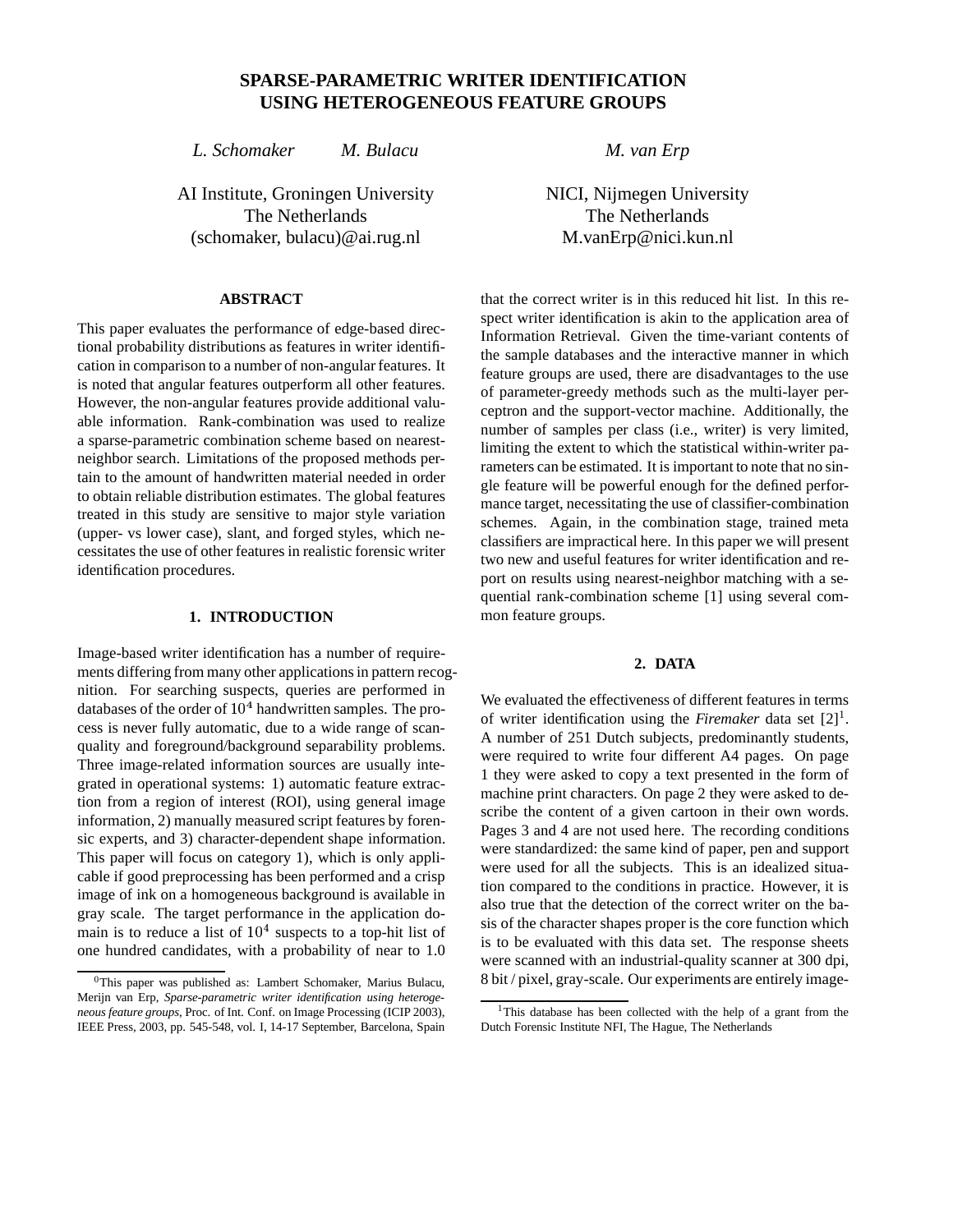**Table 1**. Feature groups used for writer identification and the used distance function  $\Delta(\vec{u}, \vec{v})$  between two samples  $\vec{u}$  |  $\sim$ and  $\vec{v}$ . Feature group 8 (WR) is a 'pseudo' feature vector, containing writer parameters which are often known in the application context: Style may be one of Handprint, Cursive or Mixed.

|    | Feature             | Explanation                             | Dim. | $\vec{u}, \vec{v}$ |    |
|----|---------------------|-----------------------------------------|------|--------------------|----|
|    | ACF                 | Autocorrelation in horizontal raster    | 100  | Euclid.            |    |
| f2 | VrunB               | PDF of vertical run lengths of ink      | 100  | $\chi^2$           |    |
| f3 | HrunW               | PDF of horizontal run length of 'white' | 100  | $\chi^2$           |    |
| f4 | <b>Brush</b>        | Ink-density PDF at stroke endings       | 225  |                    | Fi |
| f5 | $p(\phi)$           | Edge-direction PDF                      | 16   | Euclid.            |    |
| f6 | $p(\phi_1, \phi_2)$ | Hinge angle combination PDF             | 464  | $\chi^2$           | su |
| f7 | $p(\phi_1, \phi_3)$ | Horiz. edge-angle co-occurrence         | 512  |                    | p( |
| f8 | WR                  | Writer: handedness, sex, age, style     | 16   | Euclid.            | ea |

based, no on-line information is available (e.g. speed of writing, order of different strokes).

#### **3. FEATURES**

Table 1 shows the feature groups used in this study and the distance function used in plain nearest-neighbor matching. Experiments have been performed with Hamming distance, Minkowski up to 5th order, Hausdorff and for the probability distribution functions,  $\chi^2$  and Bhattacharyya. Only bestperforming distance functions will be used here. Features f1-f3 are known from literature, feature f4 is by the first author, f5 is known from literature but adapted to edges, features f6 and f7 are new features by the second author. We believe that the use of empirical probability-density functions(PDFs) is a more sensitive way of representing a writer's uniqueness than enforcing a parametric distribution model. Furthermore, the use of PDFs in general allows for a homogeneous feature vector for which excellent distance functions exist.

#### **3.1. Edge-direction distribution (f5)**

The distribution of the writing directions is characteristic of a writer's style. The polar probability density function was used in an on-line study of handwriting [3] to describe differences between upward and downward strokes. It was also used off-line [4] as a preliminary step to handwriting recognition that allows a partition of the writers by unsupervised fuzzy clustering in different groups. The edge-direction distribution is strongly influenced by slant, which may have been forged since it is a geometric property which is under voluntary control. However, slant normalization by shear is an easy step to perform in cases of doubt. Here, we will test the performance of this feature, assuming that a reference sample and a questioned sample were written with a comparable slant (non-forged conditions). Computation of this feature starts with conventional edge detection: convolution with two orthogonal differential kernels (Sobel), followed by thresholding. This proce-



**Fig. 1**. Two handwriting samples from two different subjects. We superposed the polar diagrams of the edge-direction distribution  $p(\phi)$  corresponding to pages 1 and 2 contributed to our data set by each of the two subjects.

dure generates a binary image in which only the edge pixels are "on". We then consider each edge pixel in the middle of a square neighborhood and we check, using the logical AND operator, in all directions emerging from the central pixel and ending on the periphery of the neighborhood for the presence of an entire edge fragment. All the verified instances are counted into a histogram that is normalized to a probability distribution  $p(\phi)$  which gives the probability of finding in the image an edge fragment oriented at the angle  $\phi$  measured from the horizontal. In order to avoid redundancy, the algorithm only checks the upper two quadrants in the neighborhood because, without on-line information, we do not know which way the writer "traveled" along the found oriented edge fragment. The orientation is quantized in  $n$  directions,  $n$  being the number of bins in the histogram and the dimensionality of the feature vector. A number of 16 direction performed best and will be used in the sequel. A more detailed description of the method can be found elsewhere [5].

As can be noticed in fig. 1, the predominant direction in  $p(\phi)$ corresponds, as expected, to the slant of writing. Even if idealized, the example shown can provide an idea about the "within-writer" variability and "between-writer" variability in the feature space.

### **3.2. Edge-hinge distribution (f6)**

In order to capture the curvature of the ink trace, which is very typical for different writers, another feature is needed, using local angles along the edges. The computation of this feature is similar to the one previously described, but it has added complexity. The central idea is to consider the **two** edge fragments emerging from a central pixel and, subsequently, compute the joint probability distribution of the orientations of the two fragments of this 'hinge'. The final normalized histogram gives the joint probability distribution  $p(\phi_1, \phi_2)$  quantifying the chance of finding in the image two "hinged" edge fragments oriented at the angles  $\phi_1$  and  $\phi_2$  respectively. The orientation is quantized in 16 directions for a single angle, as before. From the total number of combinations of two angles we will consider only the non-redundant ones  $(\phi_2 > \phi_1)$ and we will also eliminate the cases when the ending pixels have a common side. Therefore the final number of combinations is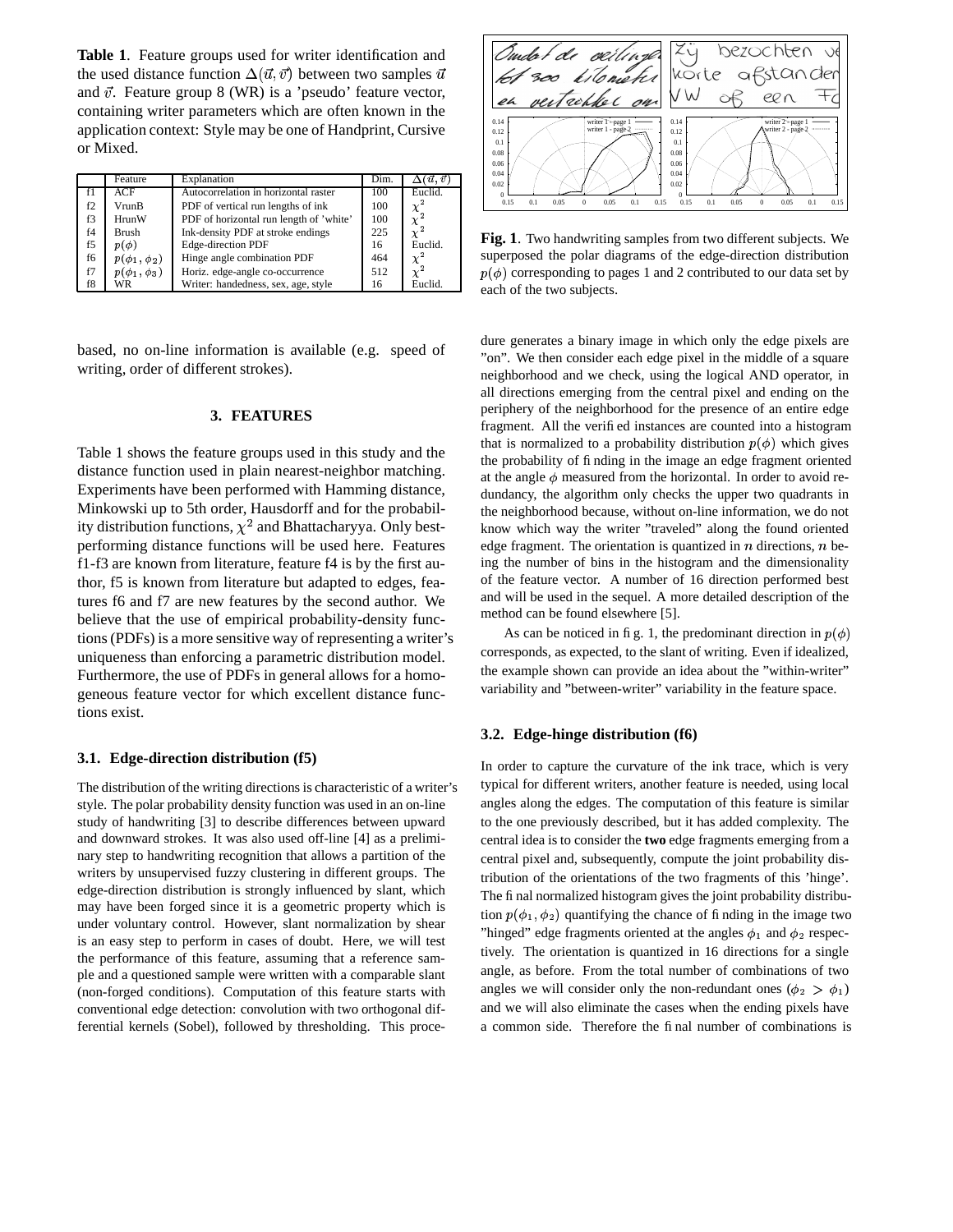$C(2n, 2) - 2n = n(2n - 3)$ . The edge-hinge feature vector will have 464 dimensions (16 directions considered). A more detailed description of the method can be found elsewhere [5].

### **3.3. Horizontal co-occurrence of edge angles (f7)**

This feature is an variant of the edge-hinge feature, in that the combination of angles is computed along the rows of the image. For the angle of a found edge fragment  $i$ , the co-occurrence probability is computed with the angles of fragments  $j$  which are horizontally displaced from  $i$ .

### **3.4. Run-length distributions (f2 and f3)**

Run lengths, first proposed for writer identification by Arazi [6], are determined on the binarized image taking into consideration either the black pixels corresponding to the ink trace or, more beneficially, the white pixels corresponding to the background. Whereas the statistical properties of the black runs mainly pertain to the ink width and some limited trace shape characteristics, the properties of the white runs are indicative of character placement statistics for a writer. There are two basic scanning methods: horizontal along the rows of the image and vertical along the columns of the image. Similar to the edge-based directional features presented above, the histogram of run lengths is normalized and interpreted as a probability distribution. Our particular implementation considers only horizontal run lengths of up to 300 pixels (f3) and vertical run lengths (f2) of up to 100 pixels (the height of a written line). This feature is not size invariant. However, size normalization is not an issue in interactive writer search. An advantage of the use of run lengths is that these features provide orthogonal information to the directional features.

#### **3.5. Autocorrelation (f1)**

The autocorrelation function detects the presence of regularity in writing: regular vertical strokes will overlap in the original row and its horizontally shifted copy for offsets equal to integer multiples of the local wavelength. This results in a large dot product contribution to the final histogram for periodic signal components: Every row of the image is shifted onto itself by a given offset and then the normalized dot product between the original row and the shifted copy is computed. The maximum offset ('delay') corresponds to 100 pixels. All autocorrelation functions are then accumulated for all rows and the sum is normalized to obtain a zero-lag correlation of 1.

# **3.6. Brush function: Ink density at stroke endings (f4)**

It is known that axial pen force ('pressure') is a highly informative signal in on-line writer identification [7]. In ink traces of ball-point pens, there exist lift-off and landing shapes in the form of blobs or tapering [8]. These shape phenomena are due to the ink-depositing

process by a ball-point pen during take off from and landing on paper. Force variations will be reflected in the saturation and width of an ink trace. In order to capture the statistics of this process, a convolution window of 15x15 pixels was used, only accumulating the local image if the current region obeys to the constraints for a stroke ending. This constraint is determined by requiring a supraliminal ink intensity in the central window, co-occurring with a long run of white pixels along minimally 50% of the perimeter of the window, which is interrupted by an ink strip of at least 5 % of the window perimeter. After summing all luminances, the accumulator window is normalized to a volume of 1, yielding a PDF for ink presence at stroke endings in any direction. This feature is clearly not size invariant: the window of  $15<sup>2</sup>$  pixels was chosen because it captures 6-7 pixel-wide ink traces. This feature thus aims at writer identification on the basis of stroke-brush patterns, assuming that a suitable normalization of size with a comparable ink-trace thickness between known and questioned sample has been realized in preprocessing.

#### **4. SINGLE-FEATURE GROUP RESULTS**

Table 2 shows the identification performance of the feature groups using hit list sizes of one to ten. It is very clear that the angular features (f6, f7) outperform the traditional features (f1, f2, f3), whereas the proposed Brush feature (f4) performs moderately well (53% Top1). The dimensionality of the feature vectors is high indeed, and PCA analysis confirmed that a reduction to 10% of the original dimensions may still yield reasonable results. Such computations, however, are in conflict with the sparse-parametric philosophy which is proposed here. Since the results on the single feature groups are well below the application target, and since the feature groups are theoretically reasonably independent, it can be expected that classifier combination may produce improved results. However, for aforementioned reasons, a non-parametric or sparse- parametric procedure is needed here.

#### **5. RANKED VOTING METHODS**

In ranked voting methods the voters are asked for a preference ranking of the candidates. A monotonous transform from likelihoods or distances to the ranking is assumed to exist. Although conversion to rank constitutes a loss of information, it also evades problems in scaling the voters confidences. The *Borda* count method needs a complete preference ranking from all voters over all candidates. It then computes the mean rank of each candidate over all voters. The classes are reranked by their mean rank and the top ranked class wins the election. Note that the Borda count is the ranked variant of the sum rule in classifier combination. Many variants exist but the use of the average ranks often produces good results [1]. A problem in the current context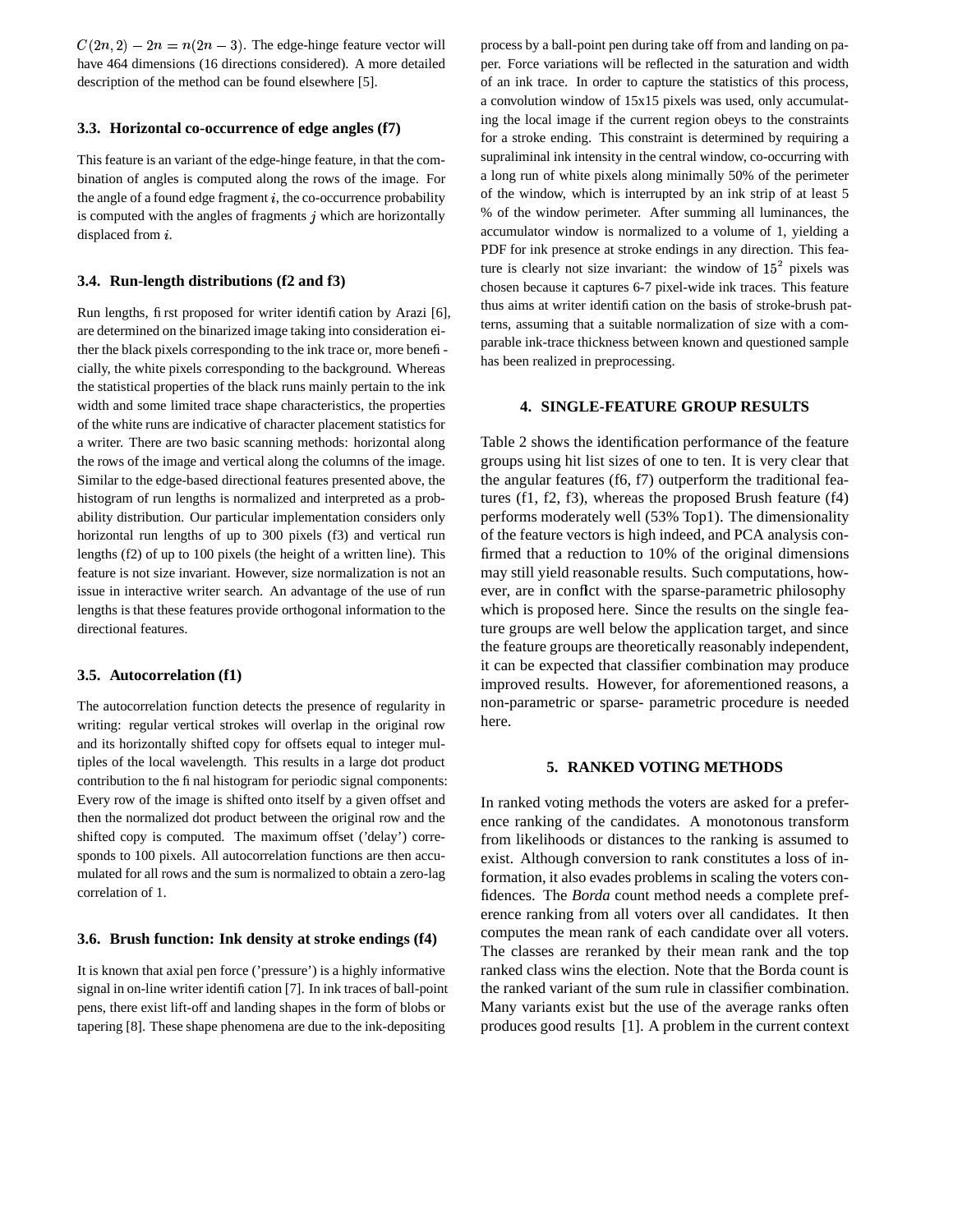**Table 2**. Top-N recognition rate (%), for individual feature groups. The numbers between parentheses in the last column show the results for a pseudo feature vector containing some general writer parameters (handedness, age, sex, coarse writing style) which are known. There are 501 handwritten samples in each individual query: 1 target and 500 distractors. Confidence interval:  $\pm 5$  % at 80 % recognition.

| TopN | f1 | f2 | f3 | f4 | f5 | f6 | f7 | (f8) |
|------|----|----|----|----|----|----|----|------|
|      | 12 | 27 | 20 | 53 | 33 | 71 | 76 | (33) |
| 2    | 20 | 34 | 29 | 61 | 44 | 77 | 83 | (41) |
| 3    | 25 | 39 | 34 | 67 | 51 | 81 | 85 | (49) |
| 4    | 29 | 43 | 38 | 71 | 56 | 84 | 86 | (56) |
| 5    | 33 | 46 | 41 | 74 | 60 | 87 | 87 | (62) |
| 6    | 35 | 48 | 45 | 76 | 64 | 88 | 88 | (66) |
|      | 38 | 50 | 47 | 77 | 67 | 89 | 88 | (71) |
| 8    | 40 | 51 | 49 | 80 | 69 | 89 | 89 | (74) |
| 9    | 41 | 53 | 51 | 80 | 71 | 90 | 90 | (78) |
| 10   | 44 | 54 | 54 | 81 | 73 | 90 | 90 | (80) |

is that the individual feature groups yield different performances, such that rankings cannot be easily aligned. The following crude scheme proved quite effective. A cascade of classifiers is used, at each step merging the new ranking with the existing ranking:  $\tilde{r}_{t+1} = \alpha r_{t+1} + (1 - \alpha)\tilde{r}_t$  and  $\alpha = 0.5$ . Feature groups are sorted from low Top1 performance to high Top1 performance and the Borda cascade is executed in this order. The results are evaluated and classifiers are reshuffed until a monotonously increasing Top1 performance is result. This usually requires only a limited number of bubble-sort moves. Table 3 shows the results of this procedure, with a stable improvement in performance as feature groups are being added, from left to right. The first and weakest feature may contribute to the final performance in the order of 1%, using eight features. Strong features in the late stages in this Borda cascade dominate the final performance. In order to assess the influence of edgebased features alone, a test was performed using a Borda combination of f5, f6 and f7. Results indicated a Top-1 performance of 72% and Top-10 performance was 90%.

## **6. CONCLUSION**

Although results are below the requirements in the application domain, they are quite robust. Results on weighted combination schemes not reported here showed that with extensive efforts, performances above 94% Top-10 are quite unlikely for these data and features. A kernel-based distance function will be our next effort, but it is with hesitation, since the sparse-parameter methods have distinct advantages. It is evident that global descriptors of ROIs will never suffice in writer identification. Detailed charactershape knowledge is needed, as well, especially in case of forged writing styles. Although edge-based orientation fea-

**Table 3**. Top-N recognition rate (%), cumulative over feature groups using cascaded Borda rank combination. The numbers between parentheses in the last column show the results in case some general writer parameters are known, as well. Please refer to Tables 1 and 2 for more details.

| TopN           | f1 | $+f2$ | $+f3$ | $+f4$ | $+f5$ | $+f6$ | $+f7$ | $(+f8)$ |
|----------------|----|-------|-------|-------|-------|-------|-------|---------|
|                | 12 | 36    | 43    | 64    | 75    | 77    | 81    | (88)    |
| $\overline{c}$ | 20 | 45    | 54    | 74    | 81    | 82    | 86    | (94)    |
| 3              | 25 | 50    | 61    | 79    | 85    | 85    | 89    | (97)    |
| 4              | 29 | 55    | 65    | 82    | 87    | 88    | 90    | (98)    |
| 5              | 33 | 58    | 68    | 85    | 89    | 90    | 91    | (98)    |
| 6              | 35 | 60    | 71    | 86    | 90    | 91    | 91    | (98)    |
|                | 38 | 63    | 72    | 88    | 90    | 92    | 93    | (98)    |
| 8              | 40 | 64    | 75    | 90    | 92    | 92    | 93    | (98)    |
| 9              | 41 | 66    | 77    | 90    | 93    | 93    | 93    | (98)    |
| 10             | 44 | 66    | 79    | 91    | 93    | 93    | 94    | (99)    |

tures are powerful, slant may be forged easily: Only a combination of approaches will yield reliable results in practice. Elsewhere [5], results on the stability of the features with respect to the amount of text or ink will be reported.

#### **7. REFERENCES**

- [1] M. van Erp, L. Vuurpijl, and L. Schomaker, "An overview and comparison of voting methods for pattern recognition," in *Proc. of the 8th IWFHR*. 2002, pp. 195– 200, IEEE.
- [2] L.R.B. Schomaker and L.G. Vuurpijl, "Forensic writer identification [internal report for the Netherlands Forensic Institute]," Tech. Rep., Nijmegen: NICI, 2000.
- [3] F.J. Maarse and A.J.W.M. Thomassen, "Produced and perceived writing slant: differences between up and down strokes," *Acta Psychologica*, vol. 54, no. 1-3, pp. 131–147, 1983.
- [4] J.-P. Crettez, "A set of handwriting families: style recognition," in *Proc. of the Third InternationalConference on Document Analysis and Recognition*, Montreal, August 1995, pp. 489–494, IEEE Computer Society.
- [5] M. Bulacu, L. Schomaker, and L. Vuurpijl, "Writer identification using edge-based directional features," in *Proc. of ICDAR 2003 [submitted]*, 2003, pp. xxx–xxx.
- [6] B. Arazi, "Handwriting identification by means of runlength measurements," *IEEE Trans. Syst., Man and Cybernetics*, vol. SMC-7, no. 12, pp. 878–881, 1977.
- [7] L. R. B. Schomaker and R. Plamondon, "The Relation between Pen Force and Pen-Point Kinematics in Handwriting," *Biological Cybernetics*, vol. 63, pp. 277–289, 1990.